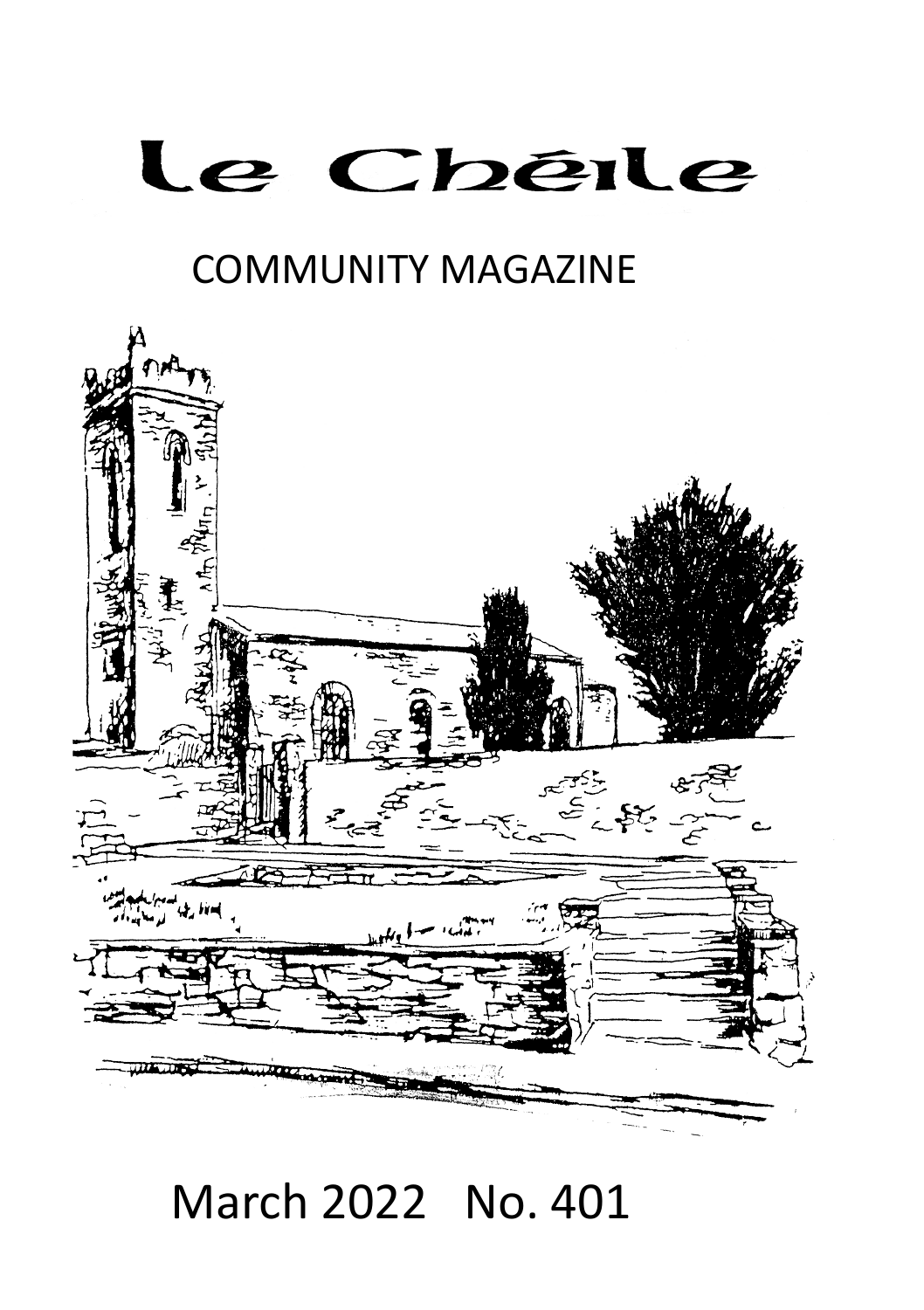

**The newly elected Council for the term 2022-2023 is below:-**

**Austin, Maurice**

**Carroll, Paul**

**Dempsey, Will** 

**Doolan, Marion**

**Drumm, Des**

**Fitzgerald, Nick**

**Groarke, Aileen**

**Grogan, Martine**

**Healy, Martina**

**Kennedy, John**

**Lowry, Henry**

**Mahon, Rita**

**Mahon, Rob**

**McCreery, Tom**

**McDonagh, John**

**McEvoy, Pádraig**

**McEvoy, Tony**

**McKenna, Tony**

**Noonan, Anne**

**Power, John**

**Quirke, Michael Patrick** 

**Elected Officers for 2022:-**

**Chairman: John Kennedy**

**Vice-Chairman: John Power**

**Secretary: Paul Carroll**

**Asst. Secretary: Will Dempsey**

**Treasurer: Pádraig McEvoy**

**Asst. Treasurer: Martine Grogan**

**PRO: Marion Doolan**

**Asst. PRO: Robert Mahon**

**Membership of Sub-committees** 

**Finance: Pádraig McEvoy, Paul Carroll, Nick Fitzgerald, John Kennedy, Anne Noonan, Martine Grogan.** 

**Clane Tidy Towns: Tony McKenna, Freda Fogarty, Tom McCreery, John Kennedy, Pádraig McEvoy, Maureen Beirne Breda Gunning, Derek Gunning, Julie Manzor, Jeanette Drumm, Finbarr D'Arcy, Mary Murtagh, Mary Morrin, Stephanie Alves.** 

**Clane and Rathcoffey Community Games Martina Healy, Anne Noonan, Tom McCreery, Nick Fitzgerald, Tony McEvoy, Bernie Foley, Edel Mason, Henry Lowry, Susan Galbraith,** 

#### **EDITOR'S DEADLINE**

The deadline for receipt of material for the April issue of Le Chéile is

#### **Monday 21st March**

To 142 Loughbollard please.

E-mail: **mcevoyclane@gmail.com**

 $\overline{\phantom{a}}$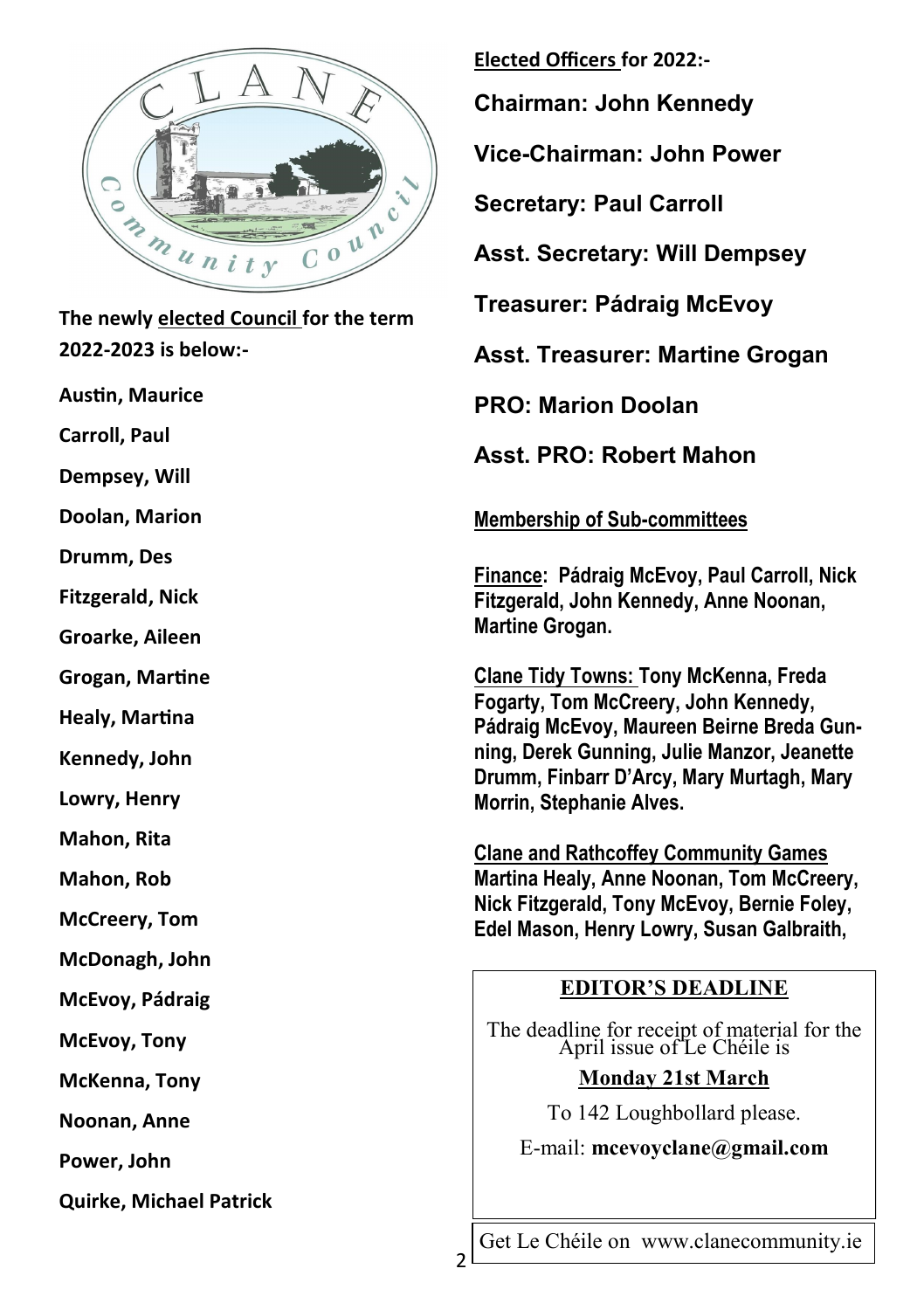#### **Des Drumm.**

**Abbey Community Centre: Nick Fitzgerald, Paul Carroll, John Power, Anne Noonan, Maurice Austin, Tony McEvoy, Pádraig McEvoy, John Daly.** 

**Friary & Abbey Cemetery: John Brody, John McDonagh, Tony McEvoy, Mark Moffat, Tom Cleary, Phil McCormack.**

**Heritage: Des Drumm, Pádraig McEvoy, John Kennedy, Robert Mahon, Tony McEvoy.**

**Clane Watch: Pádraig McEvoy, Henry Lowry, Tony McEvoy, Dave McCann, John McDonagh, Robert Mahon, Anne Noonan, John Power. Will Dempsey, John Daly.**

**Clane Autism Friendly Town: Louise Cullen, Seamus O'Connor, Rob Mahon, Joanna Cullen, Alan Condron, Karen Malin, Sarah Martin, John Kennedy, Sam Buckmaster..**

**Web: John Kennedy, Pádraig McEvoy, John Power, Martine Grogan, Paul Carroll, Robert Mahon, Will Dempsey.**

### **Wogan-Brown relatives visit their ancestral burial grounds in Clane, February 2022**

The Wogan-Browne family are regarded as the most historic family in the history of Clane.

The earliest connection of the family

to the area dates from 1317, when Sir John Wogan the Justiciar who was ruling Ireland on behalf of the King, acquired the barony of Ikeaty and firmly established the family seat at Rathcoffey Castle. This barony extended from the Rye Water at Kilcock to the Liffey at Richardstown The connection of the Wogans and their successors the Wogan-Brownes to this area continued until the implementation of the Windham Land act of 1903 when the family sold the freehold rights of their remaining estates in the area. The family, however, continued to reside in Naas until the tragic death of Lt. John Wogan-Browne on 10 February 1922.

Lt Wogan-Browne who was an officer in the Royal Field Artillery in the army barracks in Kildare town was killed during an armed robbery of the regimental pay at hands of IRA members apparently acting without sanction. The tragic event took place in the transition period following independence when the British army were evacuating from the country.

On the centenary of this event, Lt Wogan-Browne's grand-nephew Charles Lillis and his wife Veronica visited John's grave in St Corbans Cemetery, Naas. Three days later they visited the two family burial plots, the Old Abbey burial ground in Clane and the family mausoleum in Mainham Cemetery.

Charles and Veronica viewing the Wogan and Wogan-Browne plaques on the wall of the Abbey Community Centre.